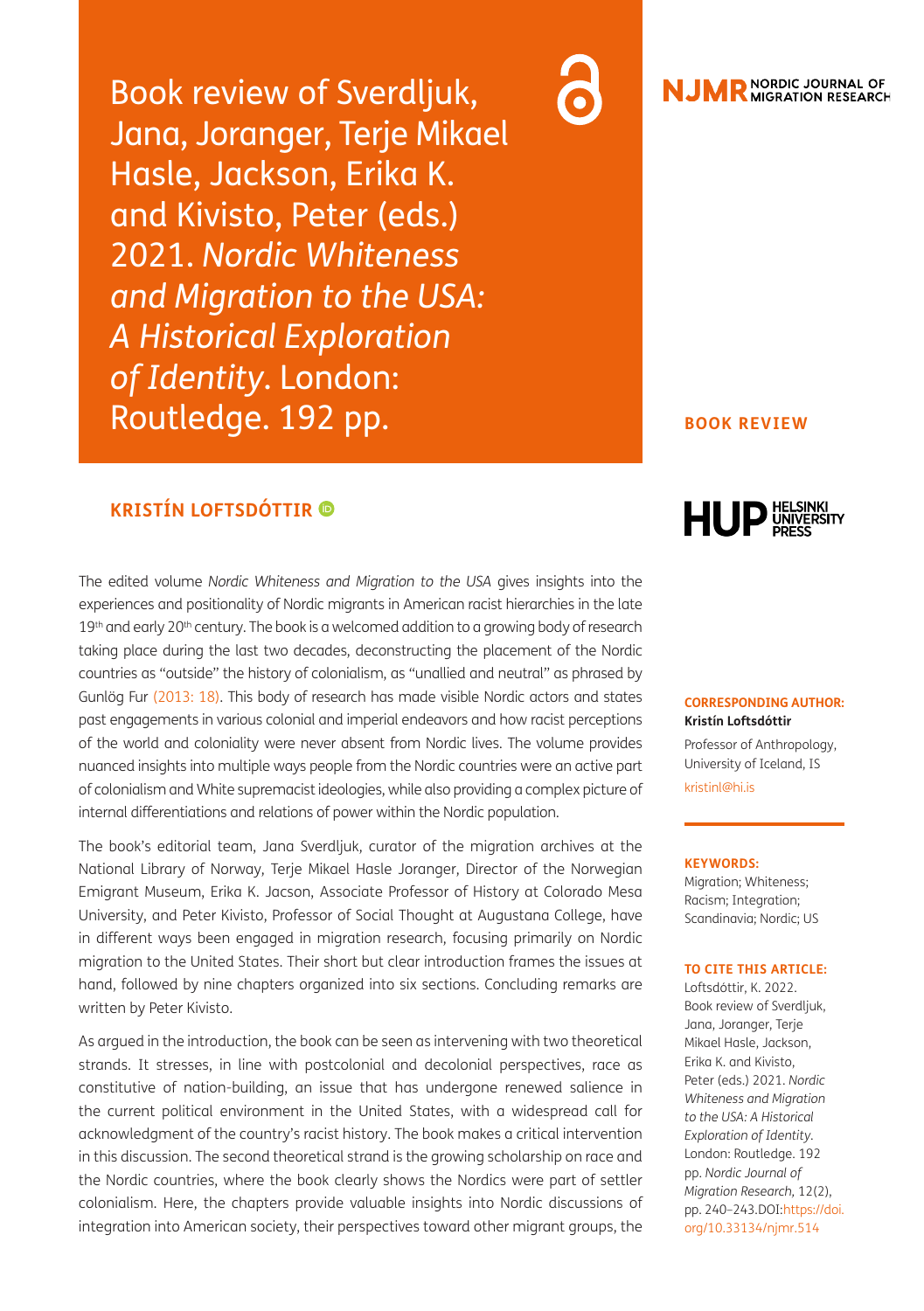patterns of settlement in the United States, inter-Nordic relations, and perceptions of Nordic migrants and countries by wider American society.

Betty A. Bergland (Chapter 1) utilizes Charles W. Mills' theoretical concept of racial contract to illuminate how the same racist land policies of the US government expelled indigenous people from the land and provided access to land to Nordic settlers. Bergland's analysis is exemplified with a discussion of Norwegians in the Upper Midwest, and encourages research into the links between "migration/settlement and dislocation/dispossession" (30). Anders Bo Rasmussen (Chapter 3) also addresses land rights but focuses on elite perspectives from the Scandinavian-American community. Using the writing of newspaper editors and Civil War officers, Rasmussen shows that even those who held antislavery views were reluctant to support equal rights to land after the Civil War. Particularly valuable in Rasmussen's analysis is its centering around the idea of transplantation, showing how ideas of race and class from the Old World shaped perceptions in the United States.

Several chapters give insights into the privileges that Nordic migrants enjoyed in the New World and their engagements with racial classifications. These chapters show how acceptable White supremacist ideology was for many migrants from the Nordic countries, how they inserted themselves into it, and how their Whiteness was sometimes questioned. Joranger (Chapter 6) draws attention to the lack of research on Norwegian immigrants' relations with other ethnic groups in the late 19<sup>th</sup> century, showing that many Norwegians built an ethnic community that was inclusive to others from Norway, but not to other European migrants. Odd Sverre Lovoll (Chapter 7) reflects on how Norwegian immigrants dealt with the multiethnic environment in Chicago, which was a gateway to most emigrants to the northwest (136). While Lovoll stresses the importance of Whiteness for Norwegian migrants, he and Joranger (Chapter 6) draw out the salience of ethnicity and that national ethnic identity must be positioned alongside White racial identity (134). Hans-Petter Grav (Chapter 5) focuses on Pacific Northwest Norwegians and how they constructed their identity through ideas of belonging to both Norway and the United States, enjoying White privilege. At the same time, their understanding of Whiteness was contextual and endowed with notions of cultural rights and civil obligations. Jørn Brøndal's (Chapter 4) comparison of four Danish travel writers writing for a Danish audience reveals how they portrayed Danish migrants in the United States as "stout, honest, hard-working people fitting perfectly into American society" (94). These travel writers positioned Danish migrants high in the US racial hierarchy.

Several of the chapters refer to the idea of Manifest Destiny, showing how this conception constituted a part of the world of these Nordic settlers, giving them a sense of having an exceptionally strong entitlement to land. These were often entangled with ideas of American democracy, where Norwegian immigrants and Norwegian-Americans made claims to have "discovered" and settled America and thus that the idealized American values were, in a sense, Norwegian (Grav, Chapter 5). Although these notions were at times contested by other ethnicities (Lovoll, Chapter 7: 138), they also translated into many Norwegian immigrants seeing themselves as model immigrants (Joranger, Chapter 6). These chapters also deconstruct the assumptions that Nordic migrants settled on empty land in America, giving examples of lived relations between Scandinavian settlers and American Indians. They show how Nordic migrants viewed American Indians as a race that was destined to vanish, often simultaneously exoticizing their culture (e.g., Grav, Chapter 5: 107), while the Loftsdóttir **241** *Nordic Journal of Migration Research* DOI: 10.33134/njmr.514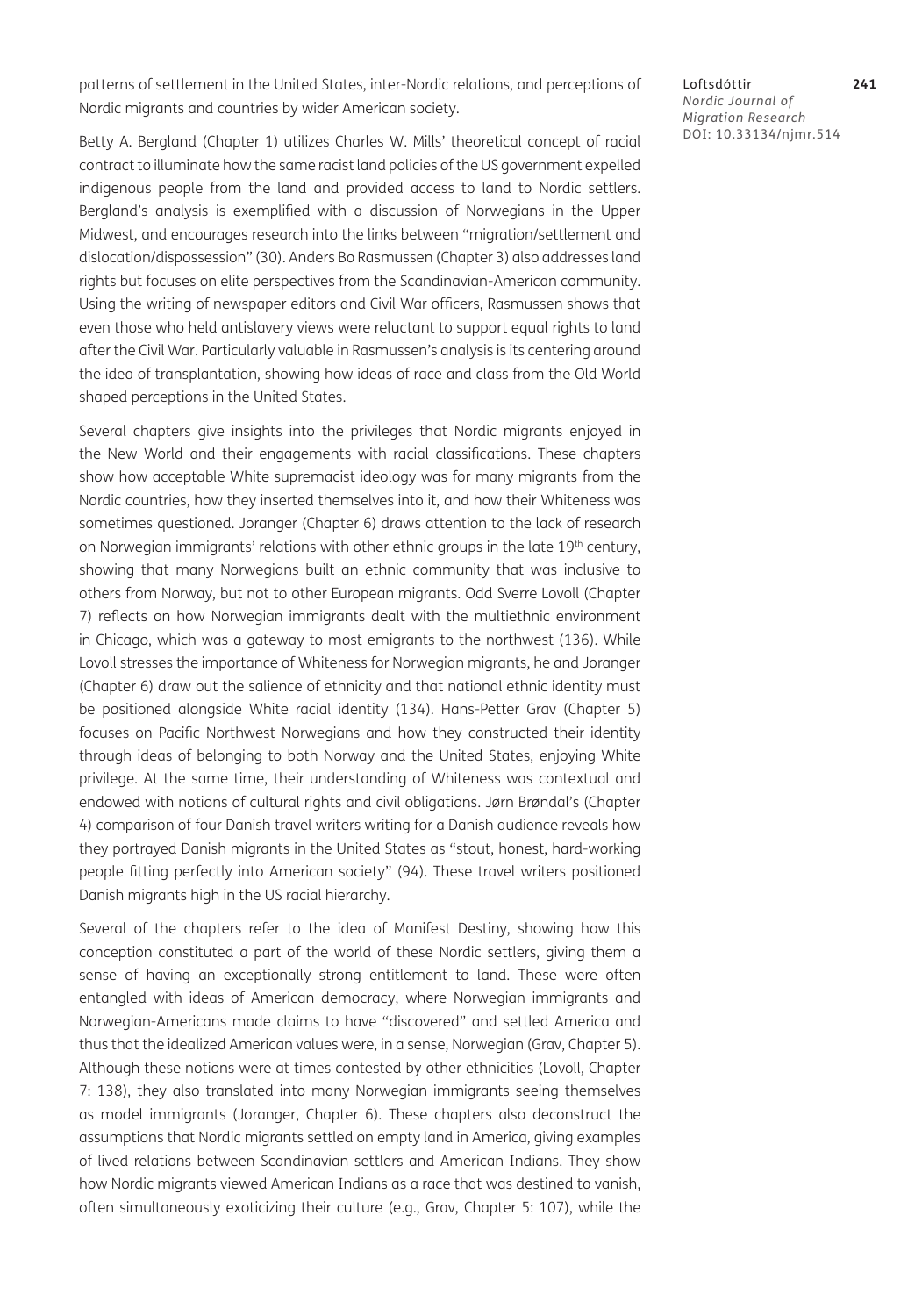chapters also show that there also existed ideas that disrupted this image of the American Indian (e.g., Joranger, Chapter 6: 127).

Most of the chapters link to privileges that Nordic migrants enjoyed, but two focus more explicitly on people who have historically been racialized in the Nordic context. This emphasis is important as research on racism in the Nordic countries often fails to address power dynamics within the Nordic countries themselves, and how different geopolitical and ethnic positionality has affected racism and racialization (see Loftsdóttir 2019). Ellen Marie Jensen (Chapter 2) shows how Sámi experiences and racialization in the United States has to be contextualized within racialization in Scandinavia, where they had been targeted as inferior and forced to culturally assimilate. Even though generally seen as White by the larger US society, Jensen's discussion draws out the complexity of their categorization and how Sámi positionality within the US racial hierarchy depended on the context where they lived and the concentration of other Nordic migrants there. Finnish people also have a history of being seen as an inferior race in the Nordic countries – closer to the east than the west. Aleksi Huhta's (Chapter 8) discussion on Finnish-Americans in the early  $20<sup>th</sup>$  century draws out their ambiguous positionality within the US context, and how Finnish-Americans tried to position themselves as "not only Americans but as white Americans" (145).

Jackson's Chapter 9 stands apart from others due to both the period analyzed and being less concerned with migration and more with the sexualization of Swedish women in the postwar United States, that is, the depiction of Swedishness as intersecting with gender and sexuality. Through an analysis of films and magazines, the chapter illustrates the creation of the image of Swedish women as "looking for a good time" (162). Showing how, as a sexual plaything, Swedish women were simultaneously exotic and hyper White, the chapter demonstrates the shifting meaning of this image as engaging with broader post-war politics and depictions of sexuality. Peter Kivisto's concluding remarks manage to link the different chapters, tying together the core messages and contextualizing them within theories of US racial hierarchies.

This book is useful, engaging, and constitutes an essential contribution to different fields focusing on migration and racialization. It would have been interesting to include more chapters on non-Norwegian experiences, such as Danish and Swedish immigrations and settler experiences, to better understand the differences and similarities of Scandinavian migration. Also, possibly due to my own focus on Iceland, I miss that there is no chapter on Iceland and few references to Iceland and Greenland. This point links to that it could have been helpful to engage more with research on Whiteness in the Nordic countries themselves. The introduction and closing remarks still pull the volume into such a conversation and position the chapters well within earlier research. In brief, this is an excellent book, and within the field that has been focusing on Nordic colonialism and postcolonialism, it makes a salient contribution.

### **COMPETING INTERESTS**

The author has no competing interests to declare.

# **AUTHOR AFFILIATION**

**Kristín Loftsdóttir**[orcid.org/0000-0003-3491-724X](https://orcid.org/0000-0003-3491-724X) Professor of Anthropology, University of Iceland, IS

Loftsdóttir **242** *Nordic Journal of Migration Research* DOI: 10.33134/njmr.514